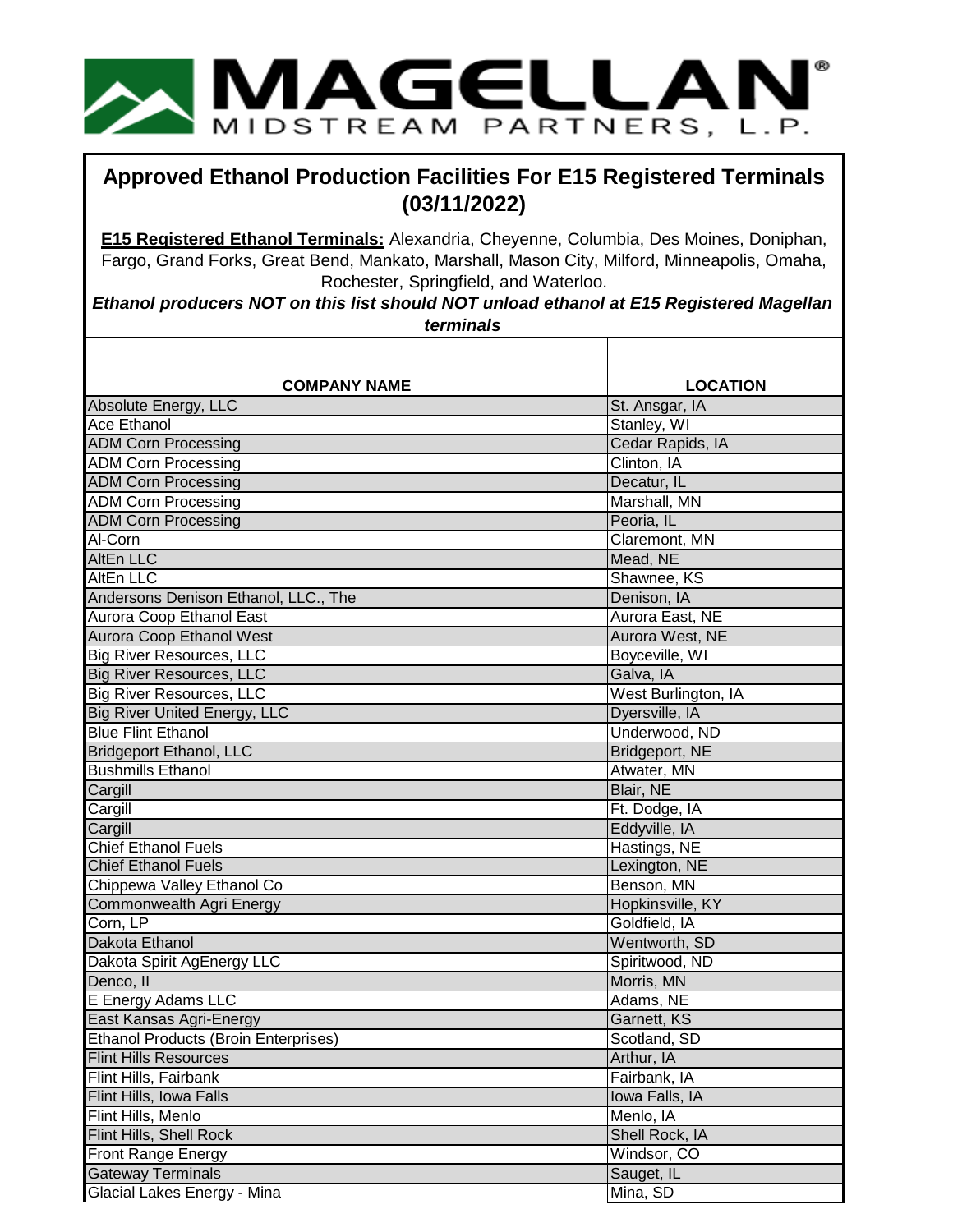| <b>COMPANY NAME</b>                           | <b>LOCATION</b>           |
|-----------------------------------------------|---------------------------|
| Glacial Lakes Energy - Watertown              | Watertown, SD             |
| Golden Grain Energy, LLC                      | Mason City, IA            |
| <b>Granite Falls Energy</b>                   | <b>Granite Falls, MN</b>  |
| <b>Green Plains Atkinson LLC</b>              | Atkinson, NE              |
| Green Plains Bluffton, LLC (Indian BioEnergy) | Bluffton, IN              |
| <b>Green Plains Central City LLC</b>          | Central City, NE          |
| <b>Green Plains Fairmont LLC</b>              | Fairmont, MN              |
| <b>Green Plains Lakota LLC</b>                | Lakota, IA                |
| <b>Green Plains Madison LLC</b>               | Madison, IL               |
| <b>Green Plains Obion LLC</b>                 | Obion, TN                 |
| Green Plains Ottertail, LLC                   | Fergus Falls, MN          |
| Green Plains Riga LLC                         | Blissfield, MI            |
| Green Plains Shenandoah LLC                   | Shenandoah, IA            |
| <b>Green Plains Superior LLC</b>              | Superior, IA              |
| <b>Green Plains Wood River LLC</b>            | Wood River, NE            |
| <b>Green Plains York LLC</b>                  | York, NE                  |
| <b>GreenAmerica Biofuels Ord LLC</b>          | Ord, NE                   |
| Greenfield Global Winnebago LLC               | Winnebago, MN             |
| Guardian Lima, LLC                            | Lima, OH                  |
| <b>Hankinson Renewable Energy</b>             | Hankinson, ND             |
| <b>Heartland Corn Products</b>                | Winthrop, MN              |
| Heron Lake Bio Energy                         | Heron Lake, MN            |
| Highwater Ethanol, LLC                        | Lamberton, MN             |
| <b>Homeland Energy Solutions</b>              | Lawler, IA                |
| Husker Ag, LLC                                | Plainview, NE             |
| <b>KAAPA Ethanol, LLC</b>                     | Ravenna, NE               |
| <b>KAAPA Ethanol, LLC</b>                     | Minden, NE                |
| Kansas Ethanol                                | Lyons, KS                 |
| <b>Lincolnway Energy</b>                      | Nevada, IA                |
| <b>Little Sioux Corn Processors</b>           | Marcus, IA                |
| Louis Dreyfus                                 | <b>Grand Junction, IA</b> |
| Louis Dreyfus                                 | Norfolk, NE               |
| <b>Manly Terminal</b>                         | Manly, IA                 |
| Mid America Agri Products                     | Madrid, NE                |
| Mid Missouri Energy                           | Malta Bend, MO            |
| Nesika Energy                                 | Scandia, KS               |
| <b>NuGen Energy</b>                           | Marion, SD                |
| Pacific Ethanol, Inc.                         | Pekin, IL                 |
| POET Bioprocessing - Fairmount                | Fairmont, NE              |
| <b>POET Biorefining</b>                       | Ashton, IA                |
| <b>POET Biorefining</b>                       | Albert Lea, MN            |
| <b>POET Biorefining</b>                       | Big Stone City, SD        |
| <b>POET Biorefining</b>                       | Bingham Lake, MN          |
| <b>POET Biorefining</b>                       | Chancellor, SD            |
| <b>POET Biorefining</b>                       | Coon Rapids, IA           |
| <b>POET Biorefining</b>                       | Corning, IA               |
| <b>POET Biorefining</b>                       | Emmetsburg, IA            |
| <b>POET Biorefining</b>                       | Gowrie, IA                |
| <b>POET Biorefining</b>                       | Groton, SD                |
| <b>POET Biorefining</b>                       | Hanlontown, IA            |
| <b>POET Biorefining</b>                       | Hudson, SD                |
| <b>POET Biorefining</b>                       | Jewell, IA                |
| <b>POET Biorefining</b>                       | Laddonia, MO              |
| <b>POET Biorefining</b>                       | Lake Crystal, MN          |
| <b>POET Biorefining</b>                       | Marion, OH                |
| <b>POET Biorefining</b>                       | Mitchell, SD              |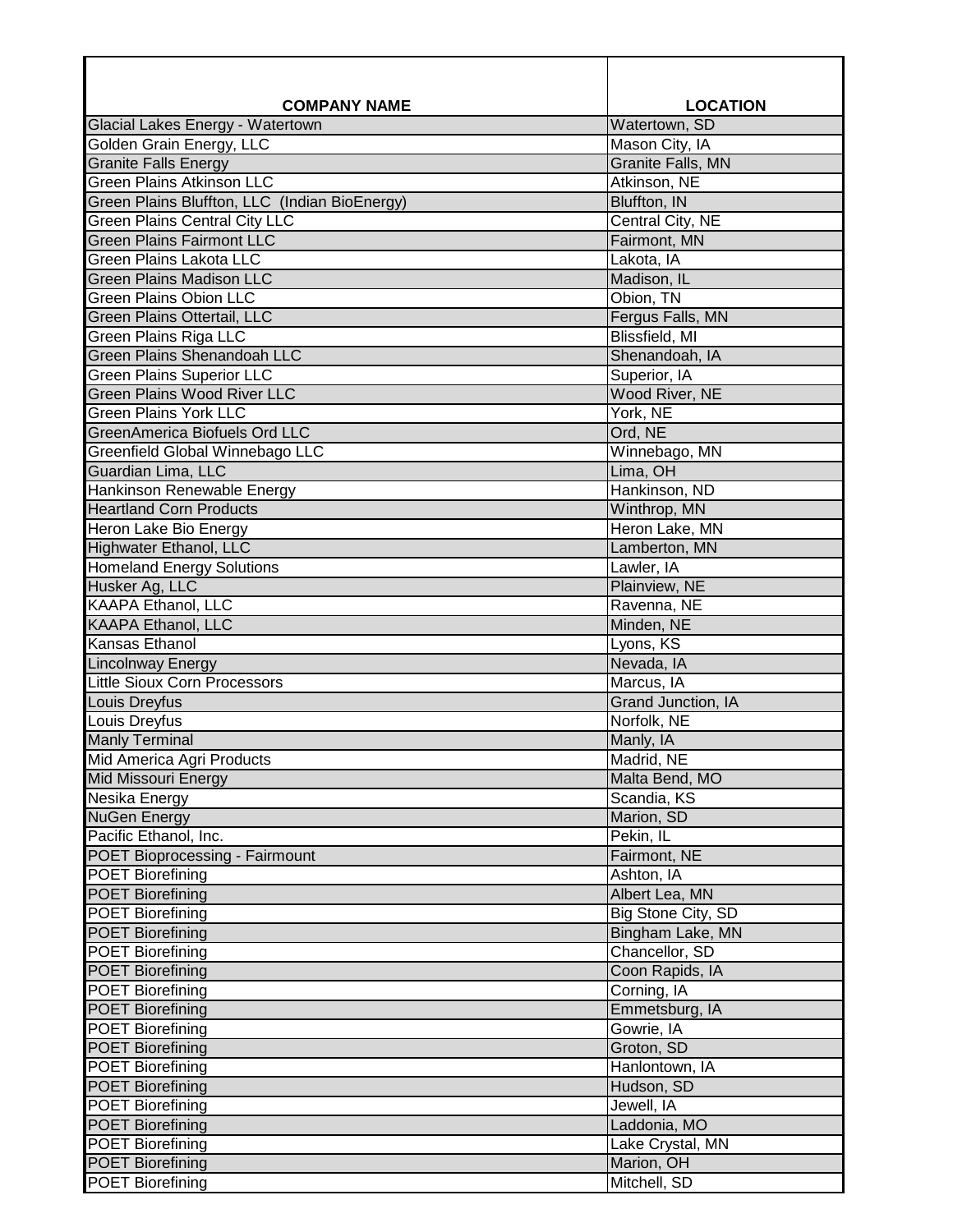| <b>COMPANY NAME</b>                             | <b>LOCATION</b>  |
|-------------------------------------------------|------------------|
| <b>POET Biorefining</b>                         | Preston, MN      |
| <b>POET Research Center (Broin Enterprises)</b> | Scotland, SD     |
| Prairie Horizon Agri-Energy LLC                 | Phillipsburg, KS |
| <b>Quad County Corn Processors</b>              | Galva, IA        |
| <b>Red River Energy</b>                         | Rosholt, SD      |
| <b>Red Trail Energy</b>                         | Richardton, ND   |
| <b>Redfield Energy LLC</b>                      | Redfield, SD     |
| <b>Ringneck Energy</b>                          | Onida, SD        |
| Show Me Ethanol                                 | Carrollton, MO   |
| Siouxland Energy & Livestock                    | Sioux Center, IA |
| Siouxland Ethanol                               | Jackson, NE      |
| Sterling Ethanol, LLC                           | Sterling, CO     |
| <b>Trenton Agri Products</b>                    | Trenton, NE      |
| <b>Western Plains Energy</b>                    | Oakley, KS       |
| <b>White Energy</b>                             | Hereford, TX     |
| <b>White Energy</b>                             | Plainview, TX    |
| <b>White Energy</b>                             | Russell, KS      |
| <b>Yuma Ethanol LLC</b>                         | Yuma, CO         |

Ethanol transloading facilities NOT on this list should NOT unload ethanol at Magellan terminals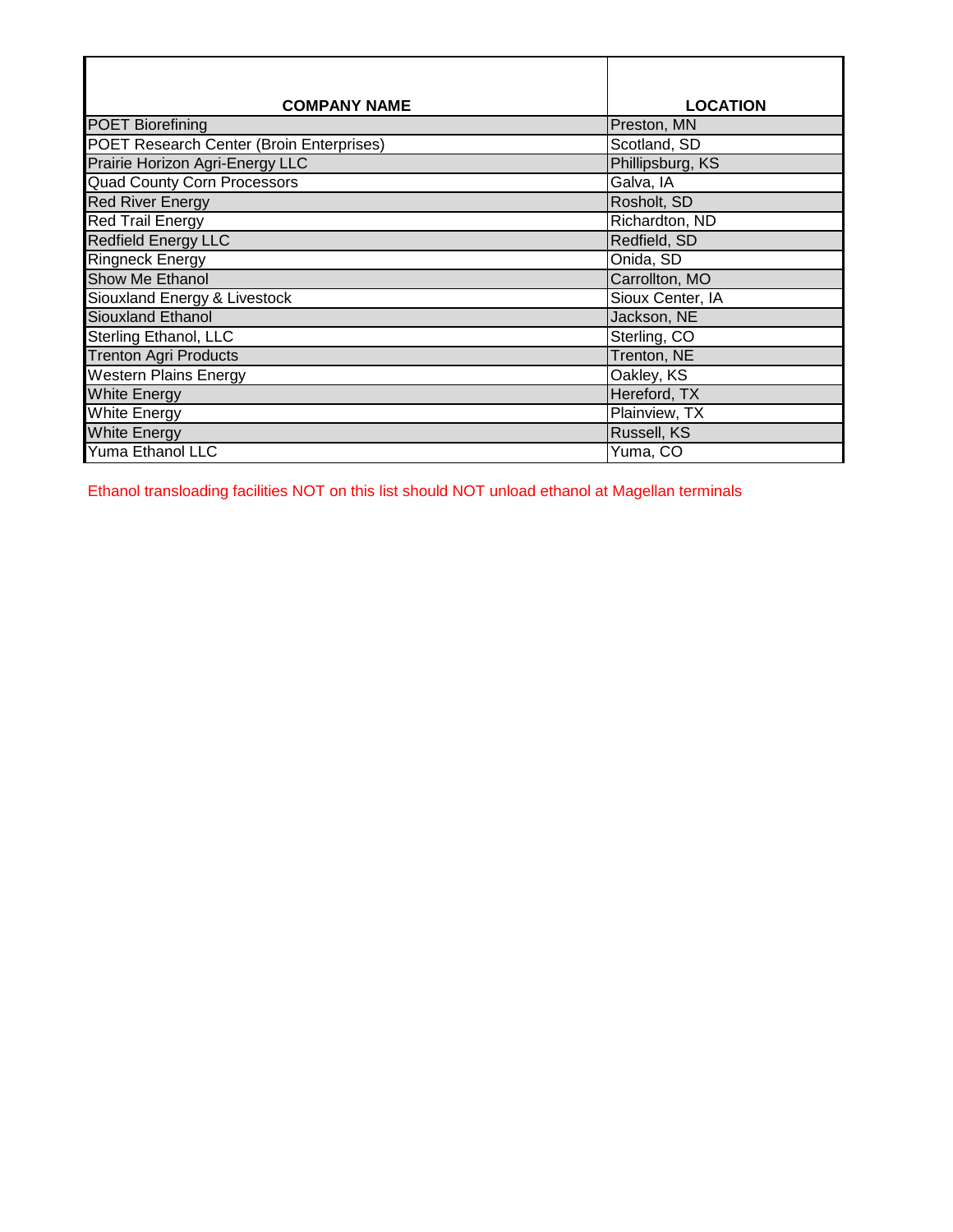## **IMAGELLAN** MIDSTREAM PARTNERS, L.P.

**Approved Ethanol Production Facilities: All Other Terminals (04/04/2022)** *Ethanol producers NOT on this list should NOT unload ethanol at Magellan terminals*

| <b>COMPANY NAME</b>                          | <b>LOCATION</b>       |
|----------------------------------------------|-----------------------|
| ABE South Dakota - Aberdeen                  | Aberdeen, SD          |
| ABE South Dakota - Huron                     | Huron, SD             |
| Aberdeen Energy, LLC - Mina                  | Mina, SD              |
| Absolute Energy, LLC                         | St. Ansgar, IA        |
| <b>Ace Ethanol</b>                           | Stanley, WI           |
| <b>Adkins Energy LLC</b>                     | Lena, IL              |
| <b>ADM Corn Processing</b>                   | Cedar Rapids, IA      |
| <b>ADM Corn Processing</b>                   | Clinton, IA           |
| <b>ADM Corn Processing</b>                   | Decatur, IL           |
| <b>ADM Corn Processing</b>                   | Marshall, MN          |
| <b>ADM Corn Processing</b>                   | Peoria, IL            |
| AGP Corn Processing, Inc.                    | Hastings, NE          |
| Agri-Energy LLC                              | Luverne, MN           |
| Al-Corn                                      | Claremont, MN         |
| <b>AltEn LLC</b>                             | Mead, NE              |
| <b>AltEn LLC</b>                             | Shawnee, KS           |
| Andersons Denison Ethanol, LLC., The         | Denison, IA           |
| Arkalon Ethanol                              | Liberal, KS           |
| Aurora Coop Ethanol East                     | Aurora East, NE       |
| Aurora Coop Ethanol West                     | Aurora West, NE       |
| <b>B4 Grain</b>                              | Sutherland, NE        |
| <b>Badger State Ethanol</b>                  | Monroe, WI            |
| <b>Big River Resources, LLC</b>              | Boyceville, WI        |
| <b>Big River Resources, LLC</b>              | Galva, IA             |
| <b>Big River Resources, LLC</b>              | West Burlington, IA   |
| <b>Big River United Energy, LLC</b>          | Dyersville, IA        |
| Birmingham BioEnergy Partners LLC            | Birmingham, AL        |
| <b>Blue Flint Ethanol</b>                    | Underwood, ND         |
| Bonanza Bioenergy                            | Garden City, KS       |
| <b>Bossier City Bioenergy Partners</b>       | Bossier City, LA      |
| <b>Bridgeport Ethanol, LLC</b>               | Bridgeport, NE        |
| <b>Buffalo Lake Energy Advanced Biofuels</b> | Buffalo Lake, MN      |
| <b>Buffalo Lake Minnesota</b>                | Buffalo Lake, MN      |
| <b>Bushmills Ethanol</b>                     | Atwater, MN           |
| Carbon Green BioEnergy, LLC                  | Lake Odessa, MI       |
| Cargill                                      | Blair, NE             |
| Cargill                                      | Ft. Dodge, IA         |
| Cargill                                      | Eddyville, IA         |
| <b>Center Ethanol</b>                        | Sauget, IL            |
| Central Indiana Ethanol                      | Marion, IN            |
| Central MN Renewables, LLC                   | Little Falls, MN      |
| <b>Chief Ethanol Fuels</b>                   | Hastings, NE          |
| <b>Chief Ethanol Fuels</b>                   | Lexington, NE         |
| Chippewa Valley Ethanol Co                   | Benson, MN            |
| Collins BioEnergy Partners, LLC              | Mount Olive, MS       |
| Commonwealth Agri Energy                     | Hopkinsville, KY      |
| Corn, LP                                     | Goldfield, IA         |
| Dakota Ethanol                               | Wentworth, SD         |
| Dakota Spirit AgEnergy LLC                   | Spiritwood, ND        |
| <b>Delek Renewables</b>                      | North Little Rock, AR |
| Denco, II                                    | Morris, MN            |
| Diamond Ethanol                              | Levelland, TX         |
| <b>Direct Fuels Trans-Loading</b>            | Arlington, TX         |
| E Energy Adams LLC                           | Adams, NE             |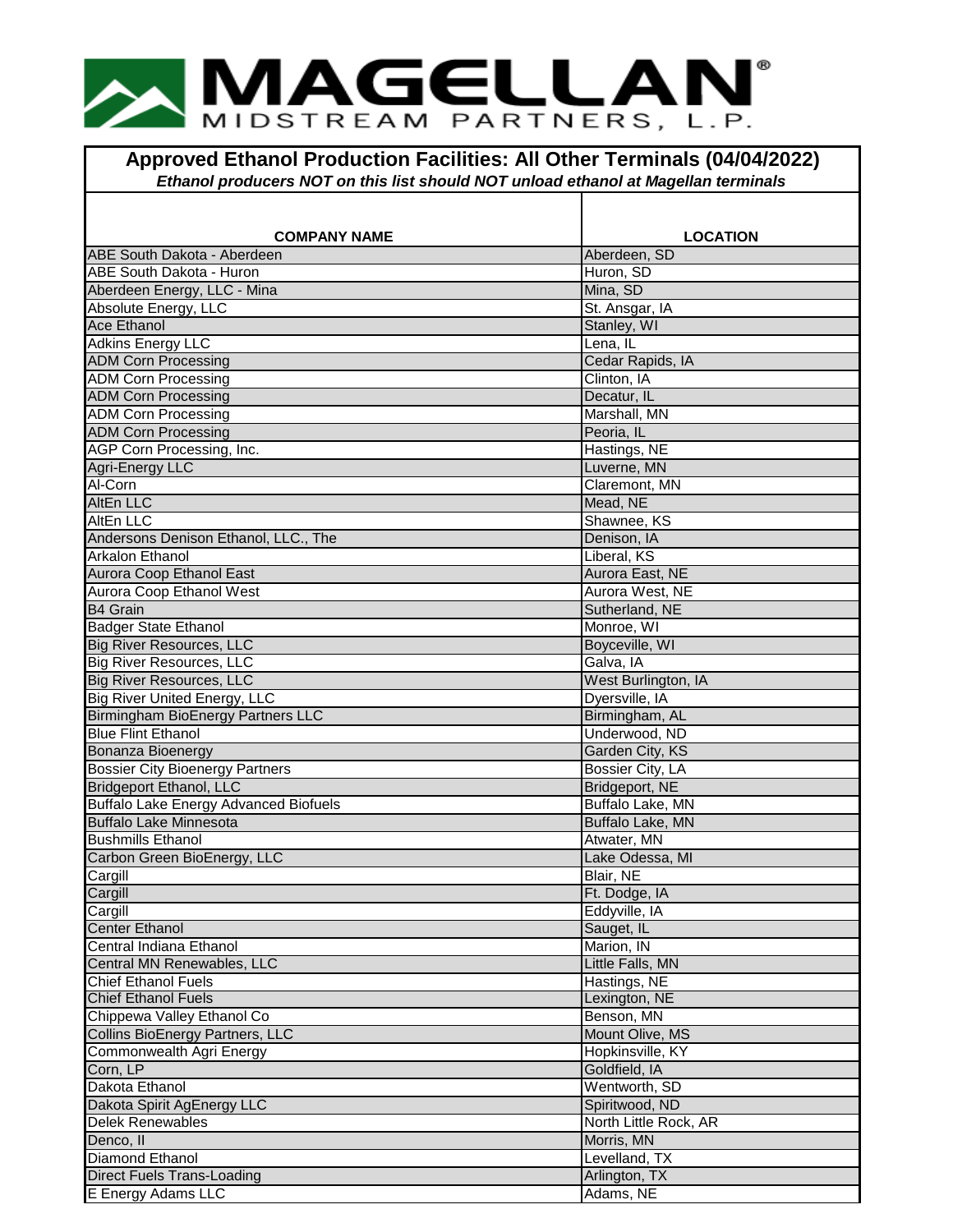| <b>COMPANY NAME</b>                                               | <b>LOCATION</b>                 |
|-------------------------------------------------------------------|---------------------------------|
| East Kansas Agri-Energy                                           | Garnett, KS                     |
| <b>Element BioFuels</b>                                           | Colwich, KS                     |
| <b>Elite Octane</b>                                               | Atlantic, IA                    |
| Elkhorn Valley Ethanol, LLC                                       | Norfolk, NE                     |
| ESE Alcohol, Inc.                                                 | Leoti, KS                       |
| <b>Ethanol Products (Broin Enterprises)</b>                       | Scotland, SD                    |
| <b>Flint Hills Resources</b>                                      | Arthur, IA                      |
| Flint Hills, Fairbank<br>Flint Hills, Iowa Falls                  | Fairbank, IA<br>Iowa Falls, IA  |
| Flint Hills, Menlo                                                | Menlo, IA                       |
| Flint Hills, Shell Rock                                           | Shell Rock, IA                  |
| Front Range Energy                                                | Windsor, CO                     |
| <b>Fuel Marketing Corp</b>                                        | <b>Willow Springs, MO</b>       |
| <b>Gateway Terminals</b>                                          | Sauget, IL                      |
| Glacial Lakes Energy - Mina                                       | Mina, SD                        |
| Glacial Lakes Energy - Watertown                                  | Watertown, SD                   |
| Golden Grain Energy, LLC                                          | Mason City, IA                  |
| <b>Golden Triangle Energy</b>                                     | Craig, MO                       |
| <b>Grain Processing</b>                                           | Washington, IN                  |
| <b>Grain Processors</b>                                           | Muscatine, IA                   |
| <b>Granite Falls Energy</b>                                       | <b>Granite Falls, MN</b>        |
| <b>Green Plains Atkinson LLC</b>                                  | Atkinson, NE                    |
| Green Plains Bluffton, LLC (Indian BioEnergy)                     | Bluffton, IN                    |
| <b>Green Plains Central City LLC</b>                              | Central City, NE                |
| <b>Green Plains Fairmont LLC</b>                                  | Fairmont, MN                    |
| <b>Green Plains Lakota LLC</b><br><b>Green Plains Madison LLC</b> | Lakota, IA<br>Madison, IL       |
| <b>Green Plains Obion LLC</b>                                     | Obion, TN                       |
| Green Plains Ottertail, LLC                                       | Fergus Falls, MN                |
| <b>Green Plains Riga LLC</b>                                      | <b>Blissfield, MI</b>           |
| <b>Green Plains Shenandoah LLC</b>                                | Shenandoah, IA                  |
| <b>Green Plains Superior LLC</b>                                  | Superior, IA                    |
| Green Plains Wood River LLC                                       | Wood River, NE                  |
| <b>Green Plains York LLC</b>                                      | York, NE                        |
| <b>GreenAmerica Biofuels Ord LLC</b>                              | Ord, NE                         |
| Greenfield Global Winnebago LLC                                   | Winnebago, MN                   |
| Guardian Ethanol, LLC                                             | Jamesville, MN                  |
| Guardian Lima, LLC                                                | Lima, OH                        |
| Hankinson Renewable Energy                                        | Hankinson, ND                   |
| <b>Heartland Corn Products</b>                                    | Winthrop, MN                    |
| <b>Hereford Renewable</b>                                         | Hereford, TX                    |
| Heron Lake Bio Energy<br>Highwater Ethanol, LLC                   | Heron Lake, MN<br>Lamberton, MN |
| <b>Holly Energy Partners</b>                                      | El Paso, TX                     |
| <b>Homeland Energy Solutions</b>                                  | Lawler, IA                      |
| Husker Ag, LLC                                                    | Plainview, NE                   |
| <b>Husky Oil Marketing Co</b>                                     | Minnedosa, CA                   |
| <b>ICM Biofuels</b>                                               | St. Joseph, MO                  |
| <b>Illinois Corn Processing</b>                                   | Pekin, IL                       |
| <b>Illinois River Energy</b>                                      | Rochelle, IL                    |
| Iroquis Bio-Energy Co, LLC (IBEC)                                 | Rensselaer, IN                  |
| KAAPA Ethanol, LLC                                                | Ravenna, NE                     |
| <b>KAAPA Ethanol, LLC</b>                                         | Minden, NE                      |
| Kansas Ethanol                                                    | Lyons, KS                       |
| Kinder Morgan, Deer Park                                          | Deer Park, TX                   |
| Kinder Morgan, Pasadena, TX                                       | Pasadena, TX                    |
| <b>Lincolnland Agri Energy</b>                                    | Palestine, IL                   |
| Lincolnway Energy                                                 | Nevada, IA                      |
| <b>Little Rock BioEnergy</b>                                      | North Little Rock, AR           |
| Little Sioux Corn Processors                                      | Marcus, IA                      |
| Louis Dreyfus                                                     | Grand Junction, IA              |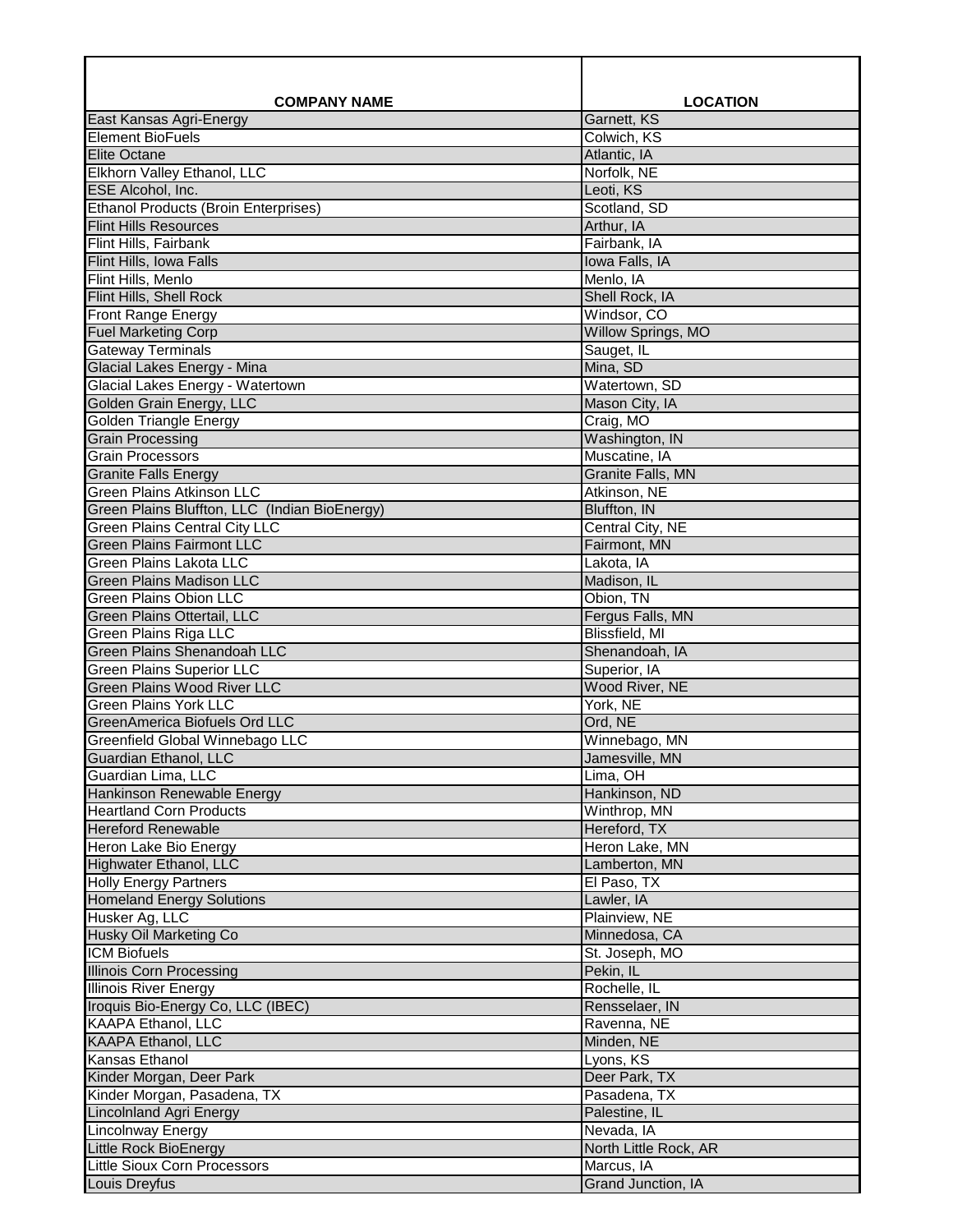| <b>COMPANY NAME</b>                                                    | <b>LOCATION</b>                  |
|------------------------------------------------------------------------|----------------------------------|
| Louis Dreyfus                                                          | Norfolk, NE                      |
| <b>Manly Terminal</b>                                                  | Manly, IA                        |
| Marquis Energy, LLC                                                    | Hennepin, IL                     |
| Marquis Energy, LLC                                                    | Necedah, WI                      |
| Mid America Agri Products                                              | Madrid, NE                       |
| <b>Mid Missouri Energy</b>                                             | Malta Bend, MO                   |
| <b>Midwest Agenergy Group</b><br><b>Midwest Renewable Energy</b>       | Spiritwood, ND<br>Sutherland, NE |
| Murex N.A., LTD.                                                       | Texas City, TX                   |
| Musket Albuquerque Trans-Loading                                       | Albuquerque, NM                  |
| Musket Ft. Worth Trans-Loading                                         | Ft. Worth, TX                    |
| Nebraska Corn Processing, LLC                                          | Cambridge, NE                    |
| Nebraska Energy LLC                                                    | Aurora, NE                       |
| Nesika Energy                                                          | Scandia, KS                      |
| North Country Ethanol                                                  | Rosholt, SD                      |
| <b>NuGen Energy</b>                                                    | Marion, SD                       |
| Oklahoma City BioEnergy                                                | Del City, OK                     |
| One Earth Energy                                                       | Gibson City, IL                  |
| Pacific Ethanol, Inc.                                                  | Pekin, IL                        |
| Patriot Renewable Fuels, LLC                                           | Annawan, IL                      |
| Penford Products Co                                                    | Cedar Rapids, IA                 |
| Pennsylvania Grain Processing<br>Permeate Refining, Inc.               | Clearfield, PA<br>Hopkinton, IA  |
| Pinal Energy, LLC                                                      | Maricopa, AZ                     |
| <b>Pine Lake Corn Processors</b>                                       | Steamboat Rock, IA               |
| <b>Plymouth Energy</b>                                                 | Merrill, IA                      |
| <b>POET Bioprocessing - Fairmount</b>                                  | Fairmont, NE                     |
| <b>POET Biorefining</b>                                                | Ashton, IA                       |
| <b>POET Biorefining</b>                                                | Albert Lea, MN                   |
| <b>POET Biorefining</b>                                                | Big Stone City, SD               |
| <b>POET Biorefining</b>                                                | Bingham Lake, MN                 |
| <b>POET Biorefining</b>                                                | Chancellor, SD                   |
| <b>POET Biorefining</b>                                                | Coon Rapids, IA                  |
| <b>POET Biorefining</b>                                                | Corning, IA                      |
| <b>POET Biorefining</b><br><b>POET Biorefining</b>                     | Emmetsburg, IA                   |
| <b>POET Biorefining</b>                                                | Gowrie, IA<br>Groton, SD         |
| <b>POET Biorefining</b>                                                | Hanlontown, IA                   |
| POET Biorefining                                                       | Hudson, SD                       |
| <b>POET Biorefining</b>                                                | Jewell, IA                       |
| <b>POET Biorefining</b>                                                | Laddonia, MO                     |
| <b>POET Biorefining</b>                                                | Lake Crystal, MN                 |
| <b>POET Biorefining</b>                                                | Marion, OH                       |
| <b>POET Biorefining</b>                                                | Mitchell, SD                     |
| <b>POET Biorefining</b>                                                | Preston, MN                      |
| POET Research Center (Broin Enterprises)                               | Scotland, SD                     |
| Prairie Horizon Agri-Energy LLC                                        | Phillipsburg, KS                 |
| Pratt Energy, LLC                                                      | Pratt, KS                        |
| Pro Petroleum                                                          | Lubbock, TX                      |
| <b>Purified Renewable Energy</b><br><b>Quad County Corn Processors</b> | Buffalo Lake, MN<br>Galva, IA    |
| <b>Red River Energy</b>                                                | Rosholt, SD                      |
| <b>Red Trail Energy</b>                                                | Richardton, ND                   |
| <b>Redfield Energy LLC</b>                                             | Redfield, SD                     |
| Reeve Agri Energy                                                      | Garden City, KS                  |
| Renew Energy, LLC - Valero Renewables                                  | Jefferson, WI                    |
| <b>Ringneck Energy</b>                                                 | Onida, SD                        |
| <b>Rio Valley Biofuels</b>                                             | El Paso                          |
| Show Me Ethanol                                                        | Carrollton, MO                   |
| Siouxland Energy & Livestock                                           | Sioux Center, IA                 |
| Siouxland Ethanol                                                      | Jackson, NE                      |